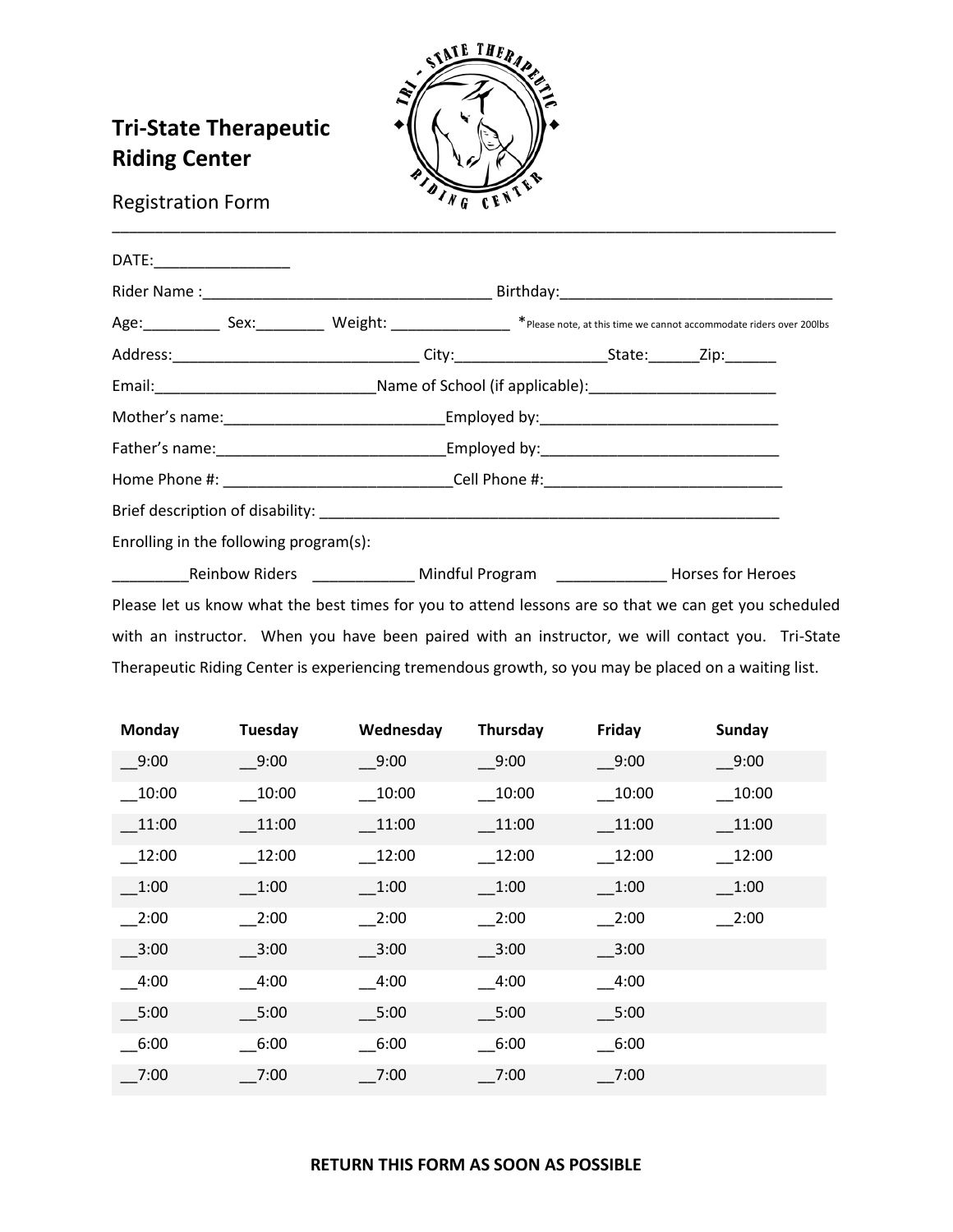## **RIDER AUTHORIZATIONS**

| DATE: ____________                                                                                             | Name:<br><u> 1990 - Johann John Stone, mars et al. (</u> | Age (if under 18): _______        |             |  |
|----------------------------------------------------------------------------------------------------------------|----------------------------------------------------------|-----------------------------------|-------------|--|
|                                                                                                                |                                                          |                                   | State: Zip: |  |
|                                                                                                                |                                                          |                                   |             |  |
|                                                                                                                |                                                          |                                   |             |  |
| In Case of Emergency                                                                                           |                                                          |                                   |             |  |
|                                                                                                                | Emergency Contact: Emergency Contact:                    | Relationship:____________________ |             |  |
|                                                                                                                |                                                          |                                   |             |  |
| Address:_________________                                                                                      |                                                          |                                   |             |  |
| Physician: The Contract of the Contract of the Contract of the Contract of the Contract of the Contract of the | Phone #:                                                 | Hospital:                         |             |  |

## **AUTHORIZATION FOR EMERGENCY MEDICAL TREATMENT**

In the event emergency medical aid/treatment is required due to illness or injury during the process of receiving services, or while being on the property of the agency, I authorize Tri-State Therapeutic Riding Center to:

- 1. Secure and retain medical treatment and transportation if needed.
- 2. Release client records upon request to the authorized individual or agency involved in the medical emergency treatment.

### **Consent Plan**

This authorization includes x-ray, surgery, hospitalization, medication and any treatment procedure deemed "life saving" by the physician. This provision will only be invoked if the person(s) above is unable to be reached.

 Yes, I consent No, I do not consent

| Rider/Participant Signature:    | Date: |
|---------------------------------|-------|
| Parent Signature (if under 18): | Date: |

# **PHOTOGRAPHY CONSENT/NON-CONSENT**

Tri-State Therapeutic Riding Center (TSTRC) often takes still pictures and/or videos of students, clients, volunteers and instructors. This is done for several reasons. Rider progress and acquisition of skills provide instructors and clients with necessary information and positive feedback. Photos/videos are also used in brochures, presentations, posters, and on our website for publicity. They are also occasionally provided to students for keepsakes.

Please check one of the boxes below to indicate your preference for photograph/video of you/your child for the aforementioned purposes.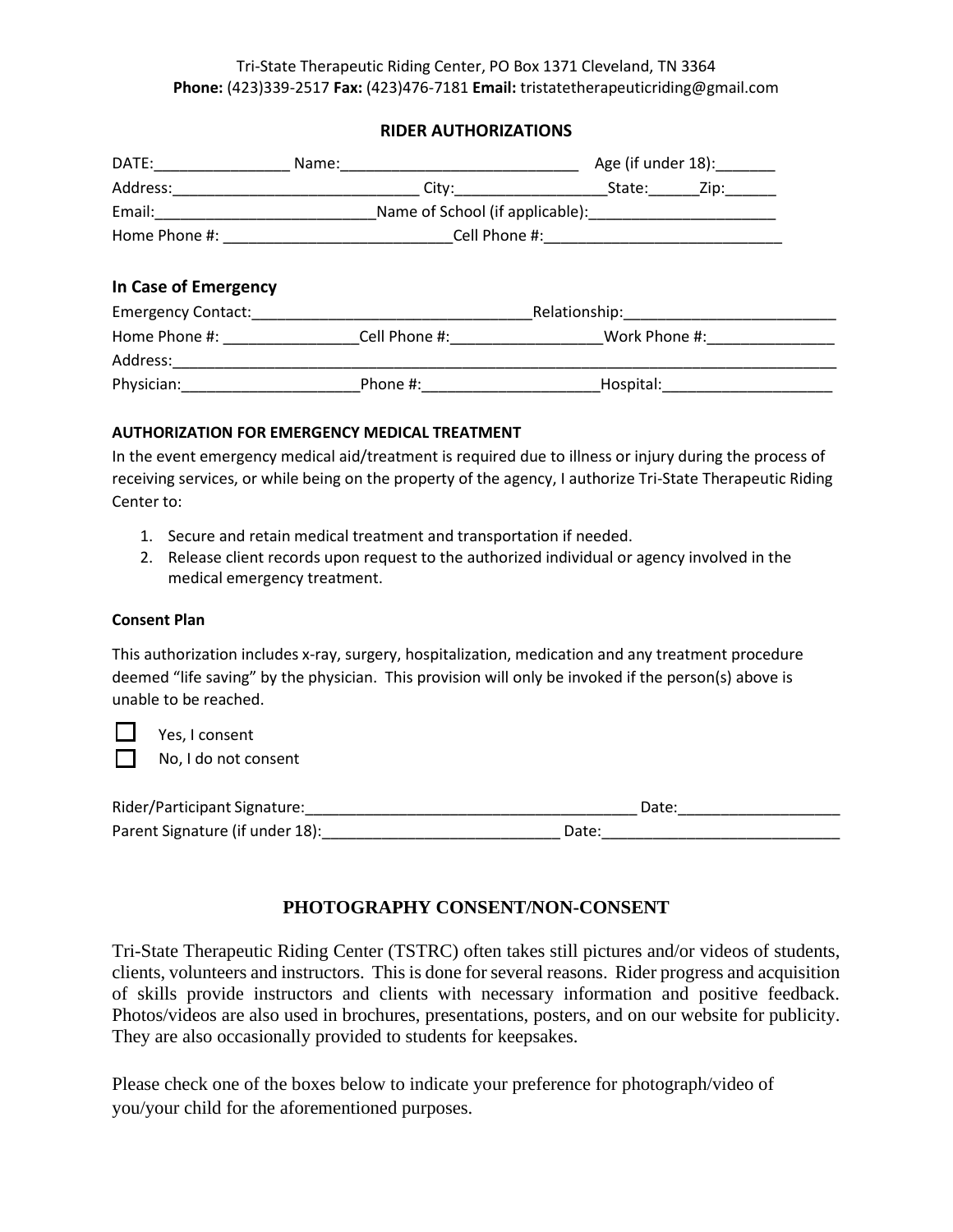#### **Consent:**

Yes, I consent No, I do not consent

| Rider/Participant Signature:    | Date: |
|---------------------------------|-------|
| Parent Signature (if under 18): | Date  |

# **Liability Release**

To be completed by the adult participant, participant's parent, or participant's legal representative.

| This release of liability is made and entered into on this date, ___________________________________<br>by                                                                                                                                                      |  |  |                                                                                  |  |  |  |  |  |  |  |
|-----------------------------------------------------------------------------------------------------------------------------------------------------------------------------------------------------------------------------------------------------------------|--|--|----------------------------------------------------------------------------------|--|--|--|--|--|--|--|
|                                                                                                                                                                                                                                                                 |  |  | and between Tri-State Therapeutic Riding Center, hereinafter known as TSTRC, and |  |  |  |  |  |  |  |
| hereinafter                                                                                                                                                                                                                                                     |  |  |                                                                                  |  |  |  |  |  |  |  |
| known as participant, and (if a minor or incompetent adult) participant's parent, legal guardian, or legal                                                                                                                                                      |  |  |                                                                                  |  |  |  |  |  |  |  |
| representative (print name) and the state of the state of the state of the state of the state of the state of the state of the state of the state of the state of the state of the state of the state of the state of the stat<br>. In return for participation |  |  |                                                                                  |  |  |  |  |  |  |  |
| in TSTRC's therapeutic horseback riding activities, special events and fundraisers, the participant, his/her                                                                                                                                                    |  |  |                                                                                  |  |  |  |  |  |  |  |
| heirs, assigns, and legal representatives hereby expressly agree to the following:                                                                                                                                                                              |  |  |                                                                                  |  |  |  |  |  |  |  |

- 1. Participant agrees to assume any and all risks involved in or arising from participant's participation or presence upon the property and facilities, including, without limitation, but not limited to the risks of death, bodily injury, property damage, falls, kicks, bites, collisions with vehicles, horses, or stationary objects, fire or explosion, the unavailability of emergency medical care, or the negligence or deliberate act of another person.
- 2. Participant agrees to hold TSTRC and all of its successors, assigns, subsidiaries, franchisee, affiliates, officers, directors, employees, agents, and boarders completely harmless and not liable and release them from all liability whatsoever and agrees not to sue them on account of or in connection with any claims, causes of action, injuries, damages, costs or expenses arising out of participant's participation and/or presence upon TSTRC's property and facilities, including without limitation, those based on death, bodily injury, property damage, including consequential damages, except if the damages are caused by the direct willful and wanton negligence of TSTRC.
- 3. Participant agrees to waive the protection afforded by any statue or law in any jurisdiction whose purpose, substance and/or effect is to provide that a general release shall not extend to claims, material, or otherwise, which the person giving the release does not know or suspect to exist at the time of executing the release.
- 4. Participant agrees to indemnify and defend TSTRC against, and hold it harmless from, any and all claims, causes of action, damages, judgments, costs, or expenses, including attorney's fees, which in any way arise from participant's participation and/or presence upon TSTRC's property or facilities.
- 5. This contract is non-assignable and non-transferable and is made and entered into the State of Tennessee and shall be enforced and interpreted under the laws of this state. Should there be any clause in conflict with State Law, then that clause is null and void. When TSTRC and participant or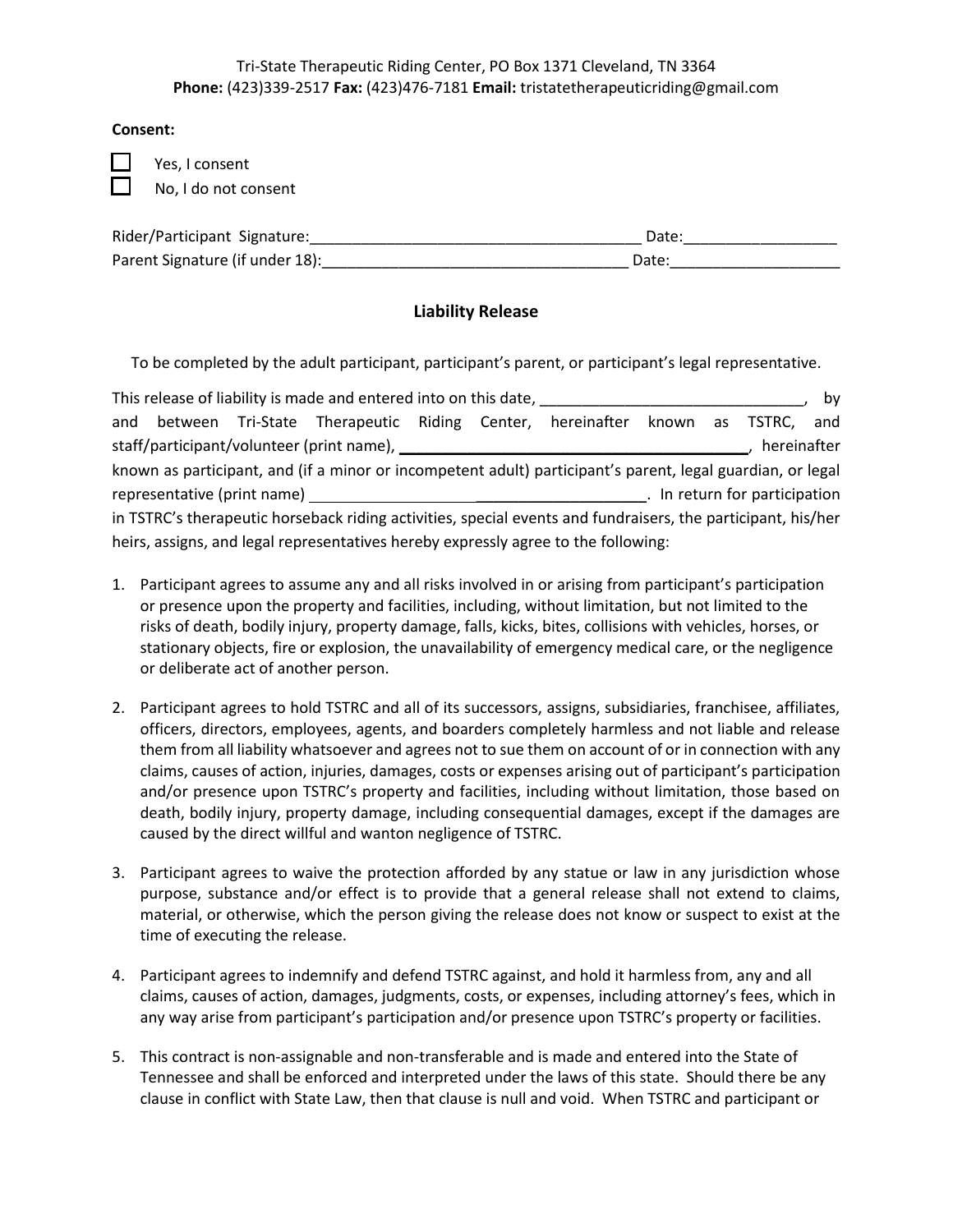participant's parent, legal guardian, or adult caregiver signs this contract, it will then be binding on both parties, subject to the above terms and conditions.

| Participant/ Rider Signature:          | Date: |
|----------------------------------------|-------|
| Parent Signature (if under 18):        | Date: |
| <b>TSTRC Representative Signature:</b> | Date: |

## **Confidentiality Statement**

Tri-State Therapeutic Riding Center will preserve the right of confidentiality for all individuals in its program. The staff and volunteers will keep confidential all medical, social, personal, and financial information regarding a person and their family. We ask that all participants preserve the right of confidentiality for all individuals observed in the program.

I understand and will observe the confidentiality policy of Tri-State Therapeutic Riding Center.

| Rider Signature:                | Date              |
|---------------------------------|-------------------|
| Parent Signature (if under 18): | Jate <sup>.</sup> |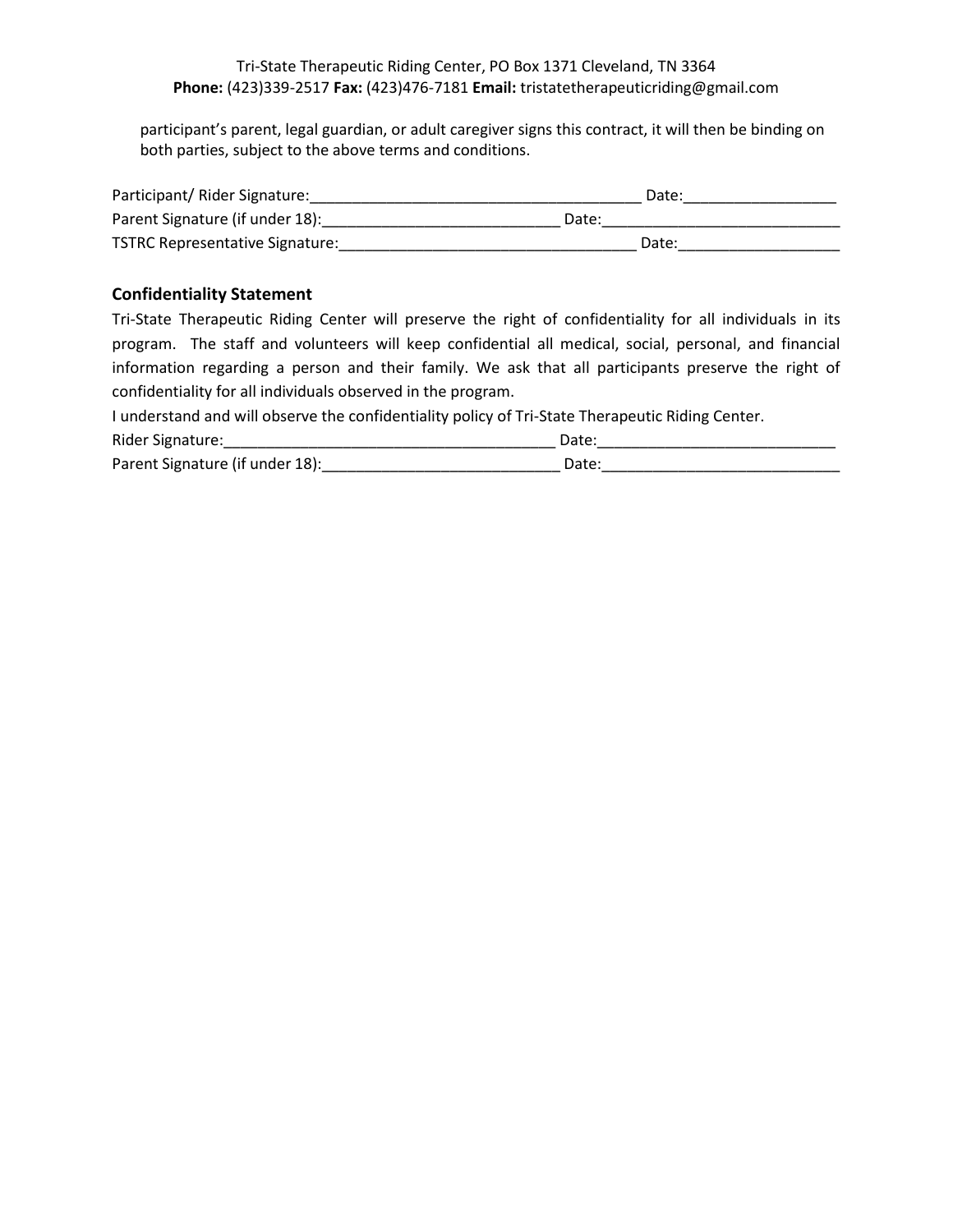#### RIDER'S MEDICAL HISTORY AND PHYSICIAN'S STATEMENT

| Must be completed annually. |
|-----------------------------|
|-----------------------------|

| Address:                                                                                                       |            |           |                                                                                                                |
|----------------------------------------------------------------------------------------------------------------|------------|-----------|----------------------------------------------------------------------------------------------------------------|
|                                                                                                                |            |           |                                                                                                                |
|                                                                                                                |            |           |                                                                                                                |
|                                                                                                                |            |           |                                                                                                                |
|                                                                                                                |            |           | ** For persons with Downs Syndrome** Negative cervical x-ray for Atlantoaxial instability date:                |
| Must be negative for clinical symptoms of Alantoaxial instability.                                             |            |           |                                                                                                                |
|                                                                                                                |            |           | Height:____________________Weight:________________**Please note, we have a 200lb weight limit**                |
| Tetanus Shot: __ Yes __ No Date:                                                                               |            |           |                                                                                                                |
|                                                                                                                |            |           | Seizure Type: _______________________ Controlled:_________________________ Date of Last Seizure:______________ |
| Medications: Medications: Medications: Management of the Management of the Management of the Management of the |            |           |                                                                                                                |
|                                                                                                                |            |           | Please indicate if a patient has a history and/or has had surgeries in any of the following areas by           |
| checking yes or no. Make necessary comments.                                                                   |            |           |                                                                                                                |
| <b>Areas</b>                                                                                                   | <b>Yes</b> | <b>No</b> | <b>Comments</b>                                                                                                |
| Auditory                                                                                                       |            |           |                                                                                                                |
| Visual                                                                                                         |            |           |                                                                                                                |
| Speech                                                                                                         |            |           |                                                                                                                |
| Cardiac                                                                                                        |            |           |                                                                                                                |
| Circulatory                                                                                                    |            |           |                                                                                                                |
| Pulmonary                                                                                                      |            |           |                                                                                                                |
| Neurological                                                                                                   |            |           |                                                                                                                |
| Muscular                                                                                                       |            |           |                                                                                                                |
| Orthopedic                                                                                                     |            |           |                                                                                                                |
| Allergies                                                                                                      |            |           |                                                                                                                |
| Learning Disability                                                                                            |            |           |                                                                                                                |
| Mental Impairment                                                                                              |            |           |                                                                                                                |
| Psychological Impairment                                                                                       |            |           |                                                                                                                |
| Other                                                                                                          |            |           |                                                                                                                |

# **Mobility: Independent Ambulation \_\_Yes \_\_No Crutches \_\_Yes \_\_No Braces \_\_Yes \_\_No**

Wheelchair \_\_Yes \_\_No Please indicate any special precautions: \_\_\_\_\_\_\_\_\_\_\_\_\_\_

To my knowledge, there is no reason why this person cannot participate in supervised equestrian activities. However, I understand that Tri-State Therapeutic Riding Center will weigh the medical information above against the existing precautions and contraindications. I concur with a review of this person's abilities/limitations by a licensed/credentialled health professional (e.g. PT, OT, psychologist, etc.) in the implementation of an effective equestrian program.

# **Physician Name** (please print):\_\_\_\_\_\_\_\_\_\_\_\_\_\_\_\_\_\_\_\_\_\_\_\_\_\_\_\_\_\_\_\_\_\_\_\_\_\_\_\_\_\_\_\_\_\_\_\_\_\_\_\_\_\_\_\_\_\_\_\_

# **Physician Signature:**\_\_\_\_\_\_\_\_\_\_\_\_\_\_\_\_\_\_\_\_\_\_\_\_\_\_\_\_\_\_\_\_\_\_\_\_\_\_\_\_\_\_\_\_\_\_\_\_\_Date:\_\_\_\_\_\_\_\_\_\_\_\_\_\_\_

Address: enterprise that the contract of the contract of the contract of the contract of the contract of the contract of the contract of the contract of the contract of the contract of the contract of the contract of the c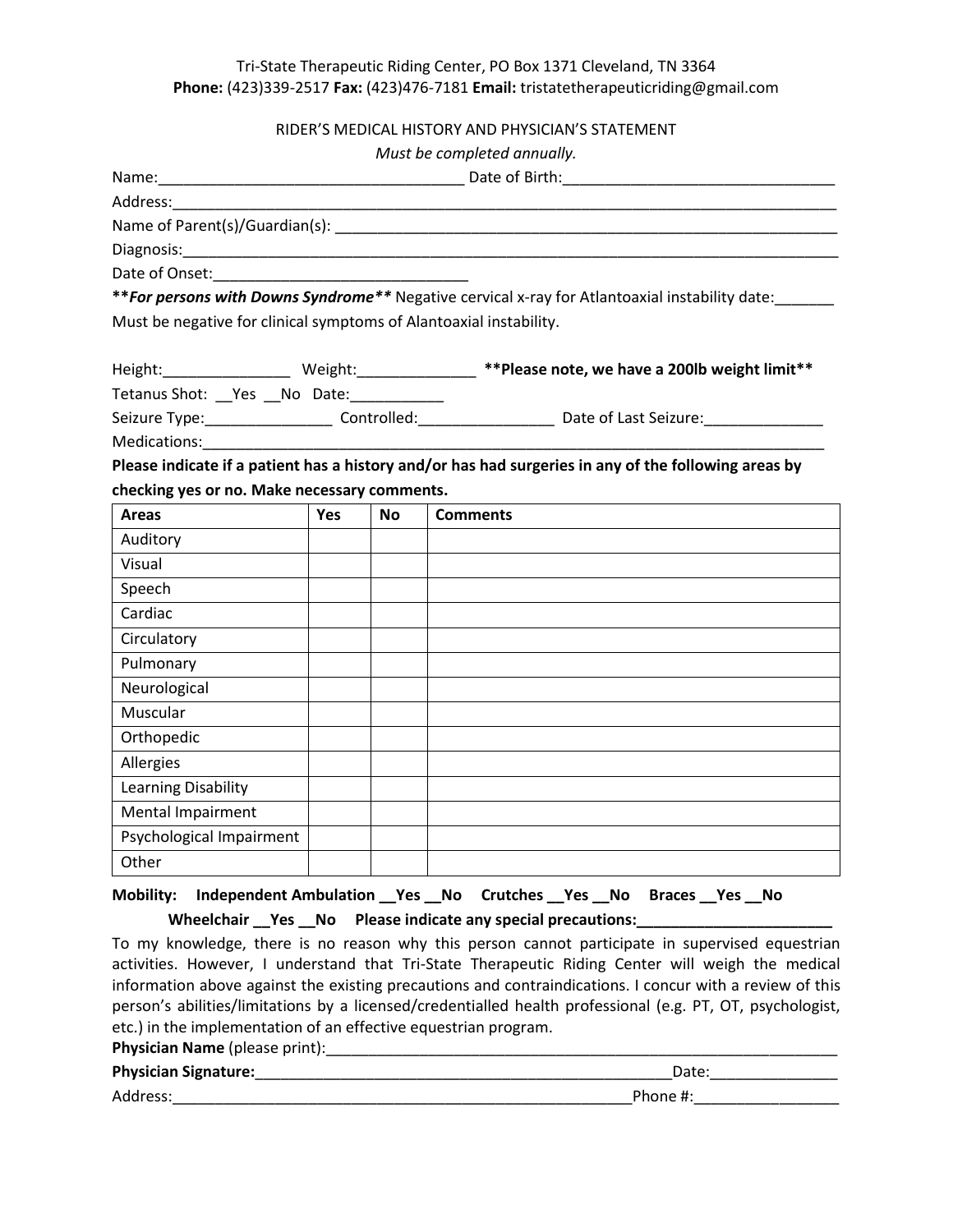### **Information for Physician**

The following conditions, if present, may represent precautions or contraindications to the therapeutic horseback riding. Therefore, when completing this form, please **CIRCLE** whether these conditions are present and **note** to what degree.

\_\_\_\_\_\_\_\_\_\_\_\_\_\_\_\_\_\_\_\_\_\_\_\_\_\_\_\_\_\_\_\_\_\_\_\_\_\_\_\_\_\_\_\_\_\_\_\_\_\_\_\_\_\_\_\_\_\_\_\_\_\_\_\_\_\_\_\_\_\_\_\_\_\_\_\_\_\_\_\_\_\_\_\_\_ \_\_\_\_\_\_\_\_\_\_\_\_\_\_\_\_\_\_\_\_\_\_\_\_\_\_\_\_\_\_\_\_\_\_\_\_\_\_\_\_\_\_\_\_\_\_\_\_\_\_\_\_\_\_\_\_\_\_\_\_\_\_\_\_\_\_\_\_\_\_\_\_\_\_\_\_\_\_\_\_\_\_\_\_\_ \_\_\_\_\_\_\_\_\_\_\_\_\_\_\_\_\_\_\_\_\_\_\_\_\_\_\_\_\_\_\_\_\_\_\_\_\_\_\_\_\_\_\_\_\_\_\_\_\_\_\_\_\_\_\_\_\_\_\_\_\_\_\_\_\_\_\_\_\_\_\_\_\_\_\_\_\_\_\_\_\_\_\_\_\_ \_\_\_\_\_\_\_\_\_\_\_\_\_\_\_\_\_\_\_\_\_\_\_\_\_\_\_\_\_\_\_\_\_\_\_\_\_\_\_\_\_\_\_\_\_\_\_\_\_\_\_\_\_\_\_\_\_\_\_\_\_\_\_\_\_\_\_\_\_\_\_\_\_\_\_\_\_\_\_\_\_\_\_\_\_ \_\_\_\_\_\_\_\_\_\_\_\_\_\_\_\_\_\_\_\_\_\_\_\_\_\_\_\_\_\_\_\_\_\_\_\_\_\_\_\_\_\_\_\_\_\_\_\_\_\_\_\_\_\_\_\_\_\_\_\_\_\_\_\_\_\_\_\_\_\_\_\_\_\_\_\_\_\_\_\_\_\_\_\_\_

# **Orthopedic**

Spinal Fusion Spinal Instabilities/Abnormalities Scoliosis Kyphosis Lordosis Hip Subluxation and Discoloration Osteoporosis Pathologic Fractures Coxas Arthrosis Heterotopic ossification Osteogenesis Imperfecta Cranial Deficits Spinal Orthoses Internal Spinal Stabilization Devices

## **Neurological**

Hydrocephalus/shunt Spina Bifida Tethered Cord Chiari II Malformation Hydromyelia Paralysis due to Spinal Cord Injury Seizure Disorders

# **Medical/Surgical**

Allergies Cancer Poor Endurance Recent Surgery Diabetes Peripheral Vascular Disease Varicose Veins Hemophilia Hypertension Serious Heart Condition Stroke (Cerebrovascular Accident)

## **Secondary Concerns**

Behavior Problems Age under 2 years Age 2-4 years Acute exacerbation of chronic disorder Indwelling catheter

#### **Physician's Notes:**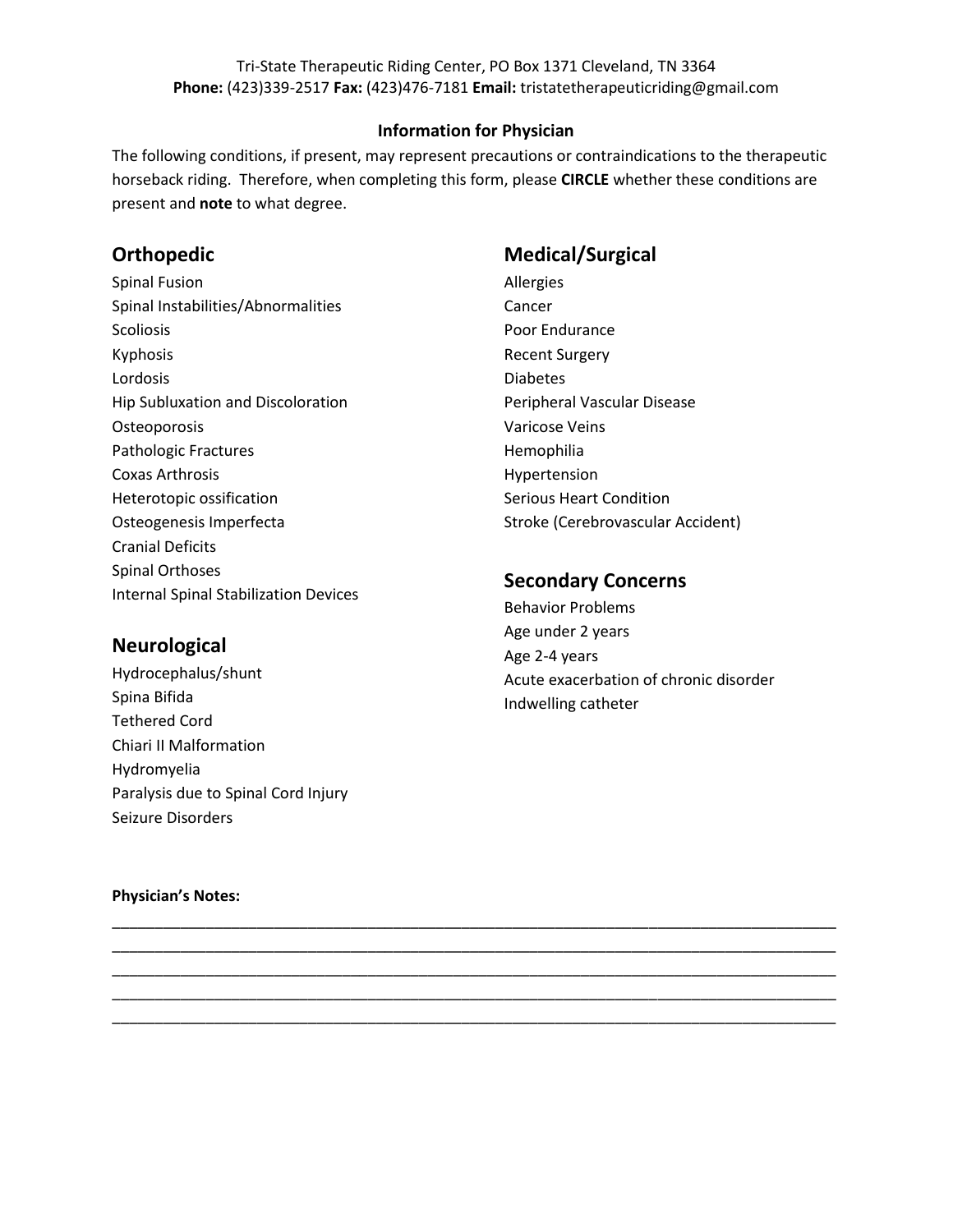# Rider Background and Behavior Evaluation

To best serve our riders, please fill out this form entirely.

| To be completed by parent/guardian:                                      |  |
|--------------------------------------------------------------------------|--|
|                                                                          |  |
| List behaviors to be discouraged and potential triggers:                 |  |
|                                                                          |  |
| List coping skills or how the rider handles stressful situations:        |  |
|                                                                          |  |
| What is the main focus for treatment (short and long term goals)?        |  |
|                                                                          |  |
| To be completed by instructor/therapist:                                 |  |
|                                                                          |  |
| What are the short/long term goals for this individual?                  |  |
|                                                                          |  |
|                                                                          |  |
| Specific treatment interventions to be used to work towards these goals: |  |
|                                                                          |  |